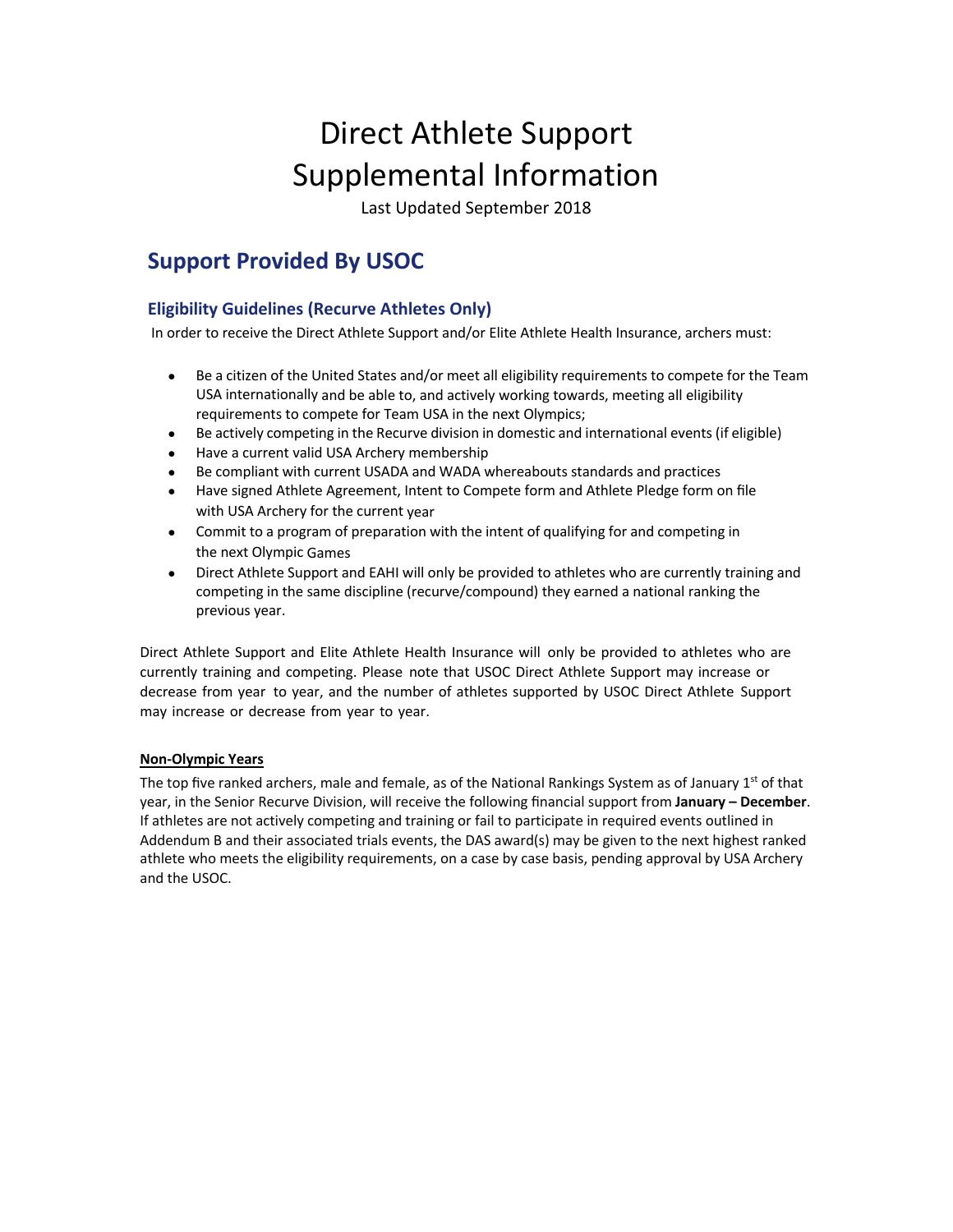| <b>Men's and Women Recurve</b>   | <b>Monthly Stipend</b> |
|----------------------------------|------------------------|
| <b>Final Senior USAT Rank #1</b> | 1,950.00               |
| <b>Final Senior USAT Rank #2</b> | 1,850.00               |
| <b>Final Senior USAT Rank #3</b> | 1,750.00               |
| <b>Final Senior USAT Rank #4</b> | 1,450.00               |
| <b>Final Senior USAT Rank #5</b> | 700.OC                 |

### **Olympic Year**

### **January-Nomination of the Olympic Team**

The top five ranked archers, male and female, as of the National Ranking System as of Jan 1<sup>st</sup> in the Senior Recurve Division will receive the following financial support from January-Nomination of the Olympic Team. In order to maintain eligibility, athletes ranked in the top 5 must commit to compete in all legs of the Olympic Trials process and participate in any required training camps. If athletes are not actively competing and training, or they are nocked out of the Olympic Trials process prior to the final nomination of the team, the DAS award(s) may be given to the next highest ranked athlete who is still involved in the Olympic Trials process and meets the eligibility requirements, on a case by case basis, pending approval by the USOC.

| <b>Men's and Women Recurve</b>   | January - Nomination of the<br><b>Olympic Team (Monthly</b><br>Stipend) |  |
|----------------------------------|-------------------------------------------------------------------------|--|
| <b>Final Senior USAT Rank #1</b> | 1,950.00                                                                |  |
| <b>Final Senior USAT Rank #2</b> | 1,850.00                                                                |  |
| <b>Final Senior USAT Rank #3</b> | 1,750.00                                                                |  |
| <b>Final Senior USAT Rank #4</b> | 1,450.00                                                                |  |
| <b>Final Senior USAT Rank #5</b> | 700.00                                                                  |  |

### **Following the Nomination of the Olympic Team to December 31st**

The top four ranked archers, male and female, as of the finals of the Olympic Trails in the Senior Recurve Divisions will receive the following financial support from the following month after being nominated to the team through December  $31<sup>st</sup>$  of that year. In order to maintain eligibility, archers must commit to training through the Olympics and participate in training camps. If athletes are not actively competing and training, the DAS award(s) may be given to the next highest ranked athlete meeting the eligibility requirements, on a case by case basis, pending approval by the USOC.

| <b>Men's and Women Recurve</b>        | <b>Following Olympic</b><br><b>Trials to December</b><br>31st |
|---------------------------------------|---------------------------------------------------------------|
| <b>Olympic Trials Stage 3 Rank #1</b> | 2,000.00                                                      |
| <b>Olympic Trials Stage 3 Rank #2</b> | 2,000.00                                                      |
| <b>Olympic Trials Stage 3 Rank #3</b> | 2,000.00                                                      |
| <b>Olympic Trials Stage 3 Rank #4</b> | 1,700.00                                                      |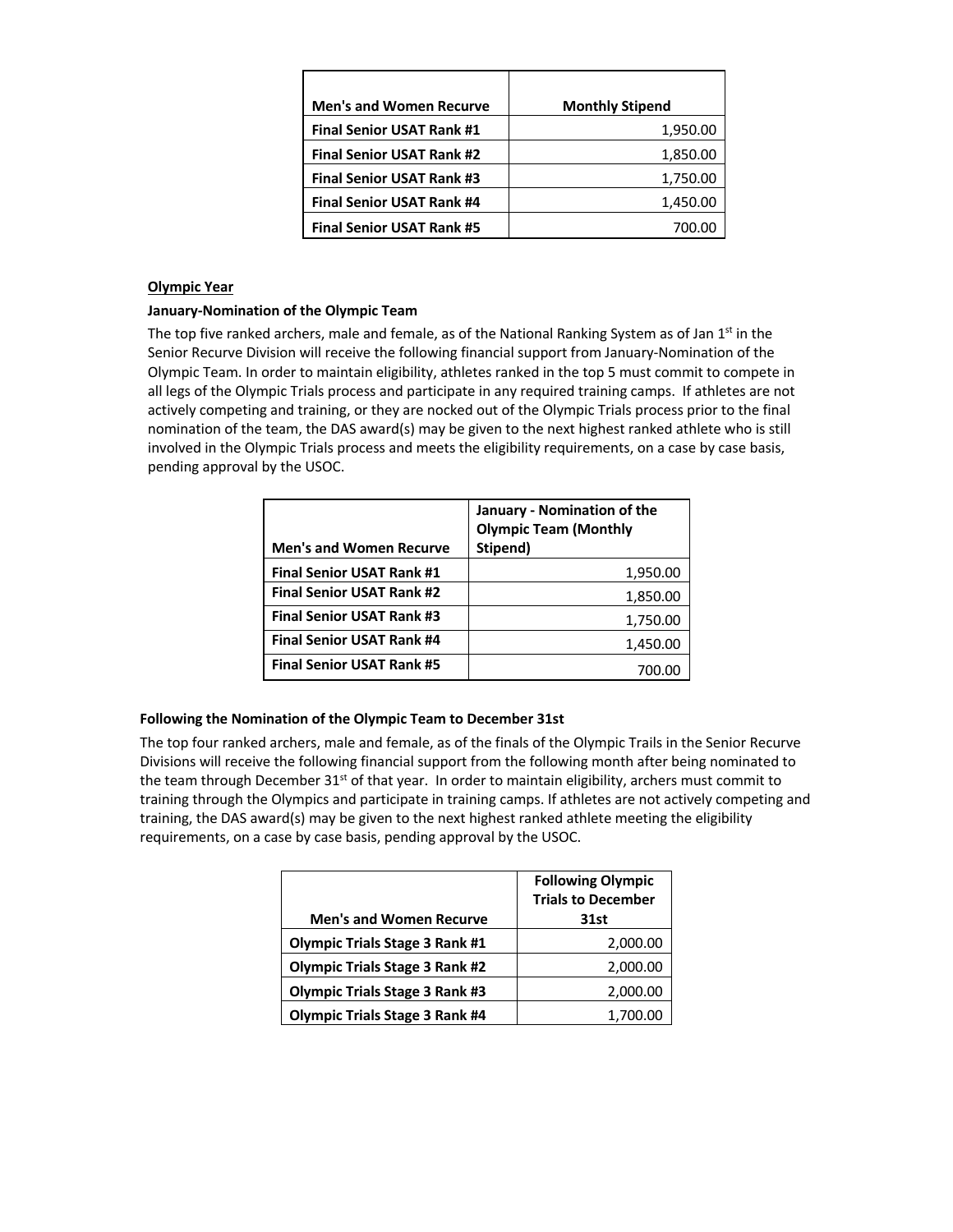### **Operation Gold (Recurve Athletes Only)**

In the Olympic year, multiple Operation Gold Awards will be paid to qualifying athletes. Teams and individuals must finish in one of the top-three places at the Olympic Games to qualify for Operation Gold awards.

In non-Olympic years, Operation Gold Awards are limited to one award per athlete in a program year; athletes who qualify for more than one award automatically receive the higher award. Individuals must finish in one of the top eight places, while teams must finish in one of the top six places at the qualifying event in order to qualify for Operation Gold Awards in non-Olympic years.

For purposes of Operation Gold, a team is defined as three or more athletes (pairs are awarded at the same rate as individual athletes).

| <b>Olympic Sport</b><br>Payment<br><b>Schedule</b> | World<br>Championships<br>Event | World<br><b>Cup Final</b> | World<br><b>Championships</b><br>Event | Olympic<br>Games    |
|----------------------------------------------------|---------------------------------|---------------------------|----------------------------------------|---------------------|
| <b>PLACE</b>                                       | 1st Year in<br>Quad             | 2nd Year<br>in Quad       | 3rd Year in<br>Quad                    | 4th Year<br>in Quad |
| 1st                                                | \$6,250                         | \$6,250                   | \$7,500                                | \$37,500            |
| 2nd                                                | \$5,000                         | \$5,000                   | \$6,250                                | \$22,500            |
| 3rd                                                | \$4,375                         | \$4,375                   | \$5,000                                | \$15,000            |
| 4th                                                | \$3,750                         | \$3,750                   | \$4,375                                |                     |
| 5th                                                | \$3,125                         | \$3,125                   | \$3,750                                |                     |
| 6th                                                | \$3,125                         | \$3,125                   | \$3,750                                |                     |
| 7th                                                | \$2,500                         | \$2,500                   | \$2,500                                |                     |
| 8th                                                | \$2,500                         | \$2,500                   | \$2,500                                |                     |

Athletes that qualify for Operation Gold payments are eligible for the following payment amounts for individual finishes:

#### For Individual Sports

Operation Gold Payments for a World Cup Final will be determined after the slate of participating countries is known. Slate must contain the at least the World 's top 10 teams for a payout up to 8th place. If the top 7-9 ranked countries are present, payout will include up to 5th place. If the top 4-6 ranked countries are present, payout will include up to 3rd place per USOC Athlete Support Guidelines.

### **Elite Athlete Health Insurance (EAHI --- Recurve Athletes Only)**

Number of EAHI slots allocated: 8

Eligibility and Criteria Approved for EAHI:

#### **Non-Olympic Year**

EAHI will be offered, on or before January 31 to the top four senior recurve males and the top four senior recurve females according to the USA Archery Recurve National Ranking System as of January 1. EAHI will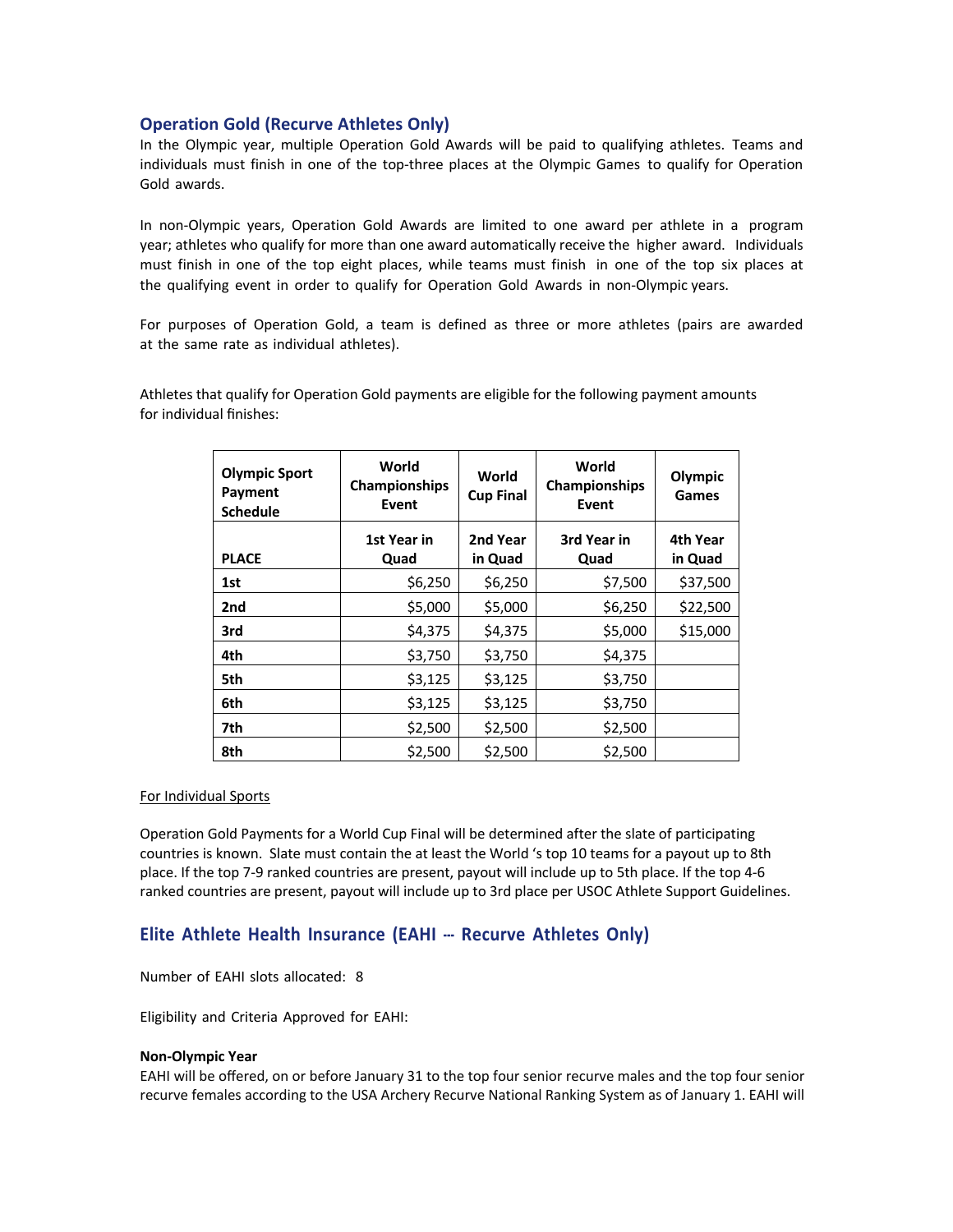be available to these same athletes through December 31st. Once an insurance slot is offered to an athlete, they will have 45 days to activate their coverage. Athletes not activating their coverage within 45 days of notification of eligibility will forfeit their slot.

If there are slots available after the eligible athletes have either accepted or declined the coverage, the slots will remain unused.

### **Olympic Year**

EAHI will be offered, on or before January 31 to the top four senior recurve males and the top four senior Recurve females according to the USA Archery Recurve National Ranking System as of January 1. EAHI will be available to these same athletes through the Olympic Trails process.

Following the Olympic Trials, EAHI will only be available to the top 4 archers from the final Olympic Trials results through December 31<sup>st</sup> of that year.

If an archer declines coverage in a non-Olympic year or prior to the final Olympic Team being nominated, the EAHI slot will be offered to the next ranked athlete (of the same gender) according to their placement on the National Ranking System. EAHI slots will not be offered to archers ranked lower than  $8<sup>th</sup>$  place on the National Ranking System. If there are slots available after the eligible athletes have either accepted or declined the coverage, the slots will remain unused. If during an Olympic year, an archer declines coverage during the timeframe of after the Olympic Trials to the end of the year, the EAHI slot will not be offered to the next ranked athlete.

### **World Cup Funding**

World Cup funding guidelines will be announced in January of each year and are subject to change each year based on fluctuating travel costs and yearly budgets (see Addendum A).

# **Direct Athlete Support Provided by USA Archery**

### **Eligibility Guidelines**

In order to receive the Direct Athlete Support from USA Archery, United States Archery Team (USAT) members must:

- Be a citizen of the United States and/or meet all eligibility requirements to compete for the Team USA internationally;
- Be actively competing in the Recurve and/or Compound division in required domestic and international events outlined in Addendum B (if eligible);
- Have a current valid USA Archery membership;
- Be compliant with current USADA and WADA whereabouts standards and practices (if applicable);
- Have signed Athlete Agreement form, Intent to Compete form and Athlete Pledge on file with USA Archery for the current year;
- Submit updated current monthly training programs to USA Archery National Coaching Staff prior to receiving DAS each month upon request;
- Commit to a program of preparation with the intent of qualifying for and competing in the next Olympic Games, Pan American Games and/or World Championship Event;
- •Direct Athlete Support and EAHI will only be provided to athletes who are currently training and competing in the same discipline (recurve/compound) they received a national ranking in the previous year.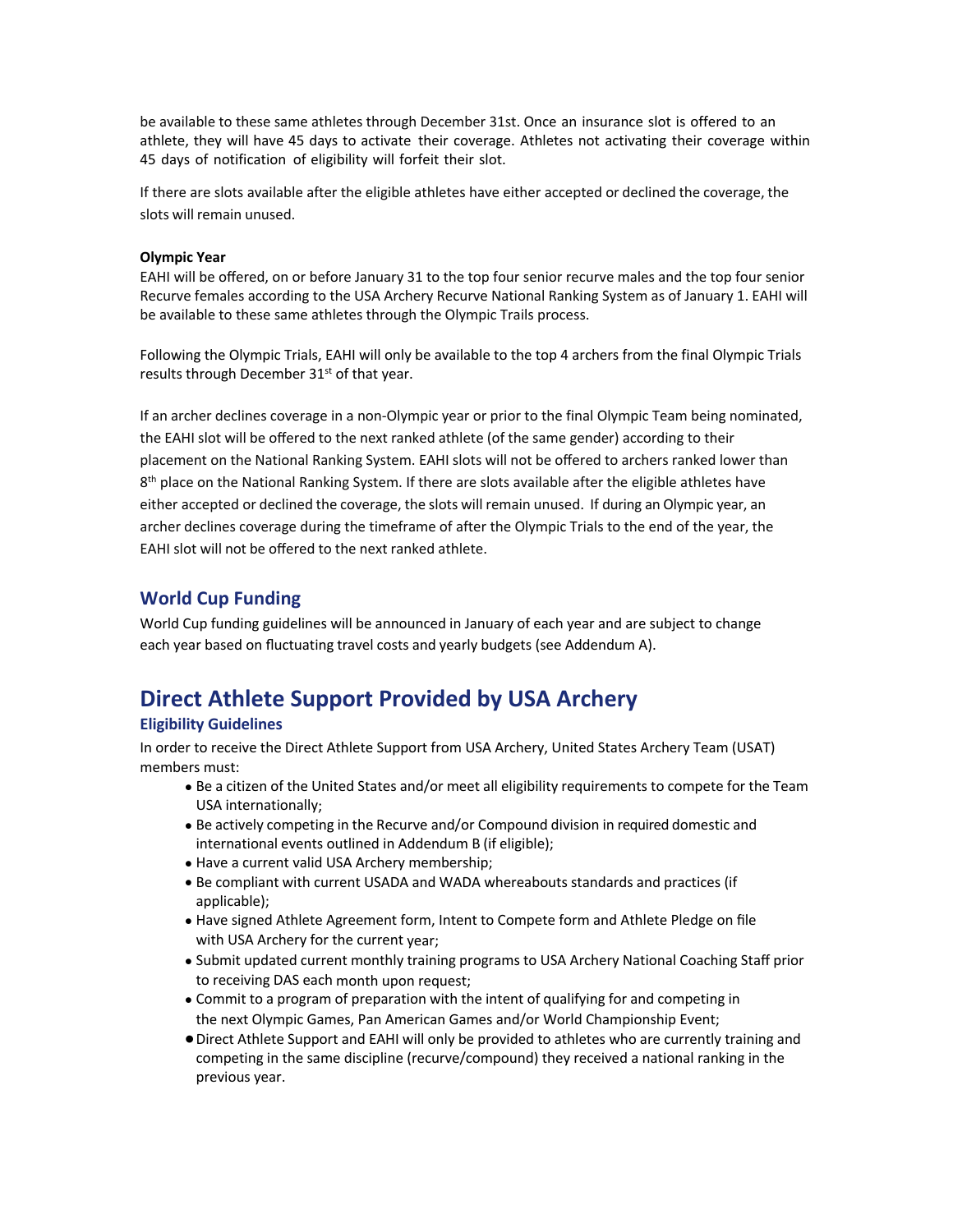Please note that USA Archery Direct Athlete Support may increase or decrease from year to year, and the number of athletes supported by USA Archery Direct Athlete Support may increase or decrease from year to year. The following criteria will determine USA Archery DAS:

### **January 1st – December 31st**

The top four ranked archers, male and female, as of the National Rankings System as of January  $1<sup>st</sup>$  in the Senior Compound Division will receive the following financial support from **January – December**. If athletes are not actively competing and training or fail to participate in required events outlined in Addendum B and their associated trials events, the DAS award(s) may be given to the next highest ranked athlete who meets the eligibility requirements, on a case by case basis, pending approval by USA Archery.

| <b>USA Archery Senior USAT (COMPOUND) DAS</b> |                       |
|-----------------------------------------------|-----------------------|
| <b>Men's and Women's Compound Division</b>    | <b>MONTHY STIPEND</b> |
| <b>Final Senior USAT Rank #1</b>              | \$425.00              |
| <b>Final Senior USAT Rank #2</b>              | \$425.00              |
| <b>Final Senior USAT Rank #3</b>              | \$425.00              |
| <b>Final Senior USAT Rank #4</b>              | \$425.00              |

### **January 1st– December 31st**

The 5<sup>th</sup> through 8th ranked Senior USAT archers, male and female as of the National Rankings System as of January 1st in the Senior Recurve and Compound Divisions will receive the following financial support from **January – December**. Eligible athletes may request the annual stipend (below) for reimbursement for eligible travel expenses according to USA Archery's travel policy (i.e. airfare and lodging) incurred for participating in USA Archery and/or World Archery sanctioned outdoor USAT, World Championship, World Ranking and Outdoor World Cup Events. Funding may also be used to attend International Camps hosted by USA Archery in Chula Vista, CA.

| <b>Senior USAT DAS - For Travel Reimbursement</b> |                           |
|---------------------------------------------------|---------------------------|
| (Compound & Recurve Only)                         | <b>ANNUAL STIPEND</b>     |
| <b>Eligible Athletes</b>                          | <b>Total Per Position</b> |
| <b>Final Senior USAT Rank #5</b>                  | \$1,000/Year              |
| <b>Final Senior USAT Rank #6</b>                  | \$1,000/Year              |
| <b>Final Senior USAT Rank #7</b>                  | \$1,000/Year              |
| <b>Final Senior USAT Rank #8</b>                  | \$1,000/Year              |

#### **January 1st – December 31st**

The 1<sup>st</sup> through 5<sup>th</sup> ranked Junior USAT archers, male and female as of the National Rankings System as of January 1<sup>st</sup> in the Junior Recurve and Compound Divisions will receive the following financial support from **January – December**. Eligible athletes may request the annual stipend (below) for reimbursement for eligible travel expenses according to USA Archery's travel policy (i.e. airfare and lodging) incurred for participating in USA Archery and/or World Archery sanctioned USAT, World Championship, World Ranking and Outdoor World Cup Events. Funding may also be used to attend International Camps hosted by USA Archery in Chula Vista, CA.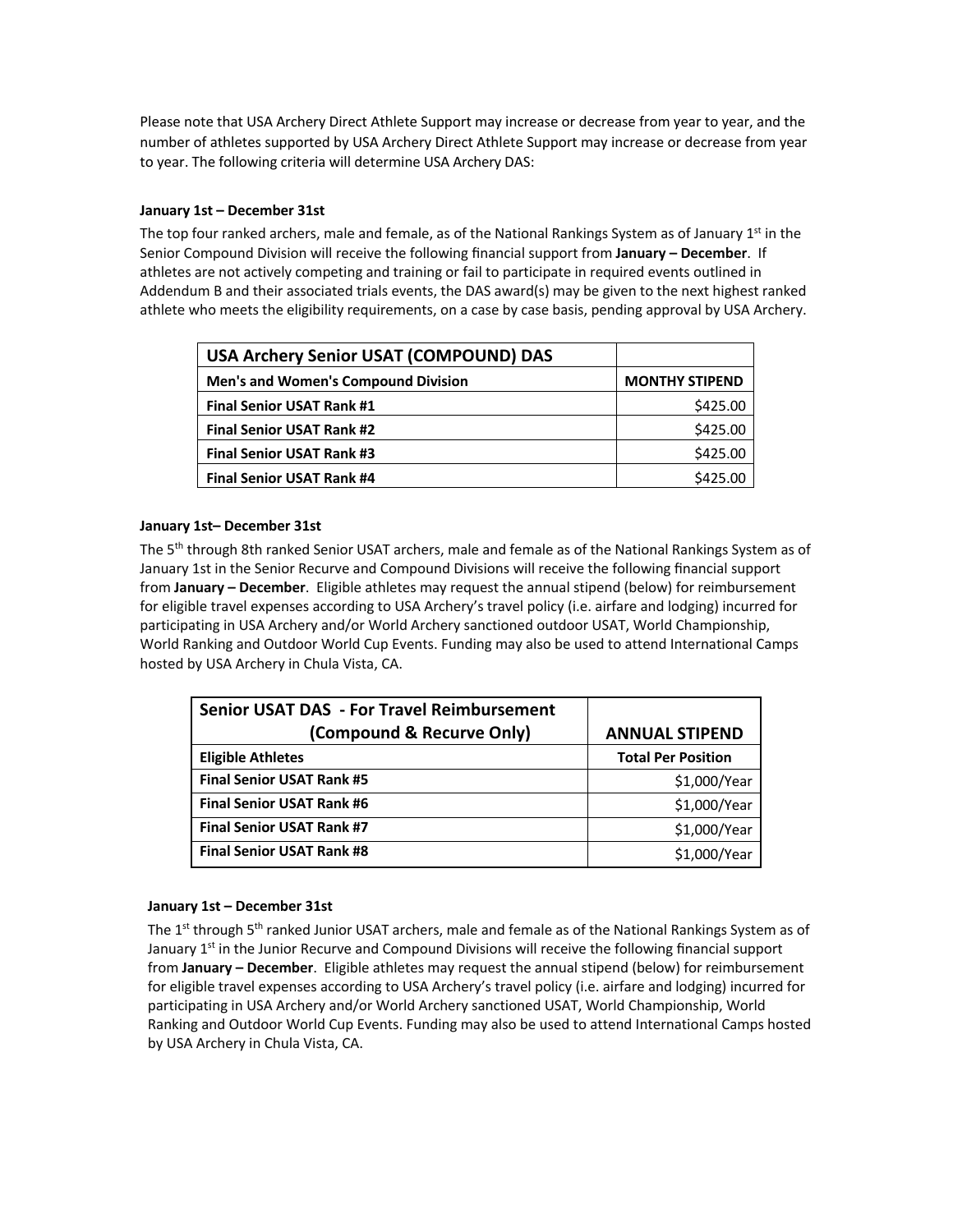| <b>Junior USAT DAS - For Travel Reimbursement</b> |                           |
|---------------------------------------------------|---------------------------|
| (Compound & Recurve Only)                         | <b>ANNUAL STIPEND</b>     |
| <b>Eligible Athletes</b>                          | <b>Total Per Position</b> |
| <b>Final Junior USAT Rank #1</b>                  | \$500/Year                |
| <b>Final Junior USAT Rank #2</b>                  | \$500/Year                |
| <b>Final Junior USAT Rank #3</b>                  | \$500/Year                |
| <b>Final Junior USAT Rank #4</b>                  | \$500/Year                |
| <b>Final Junior USAT Rank #5</b>                  | \$500/Year                |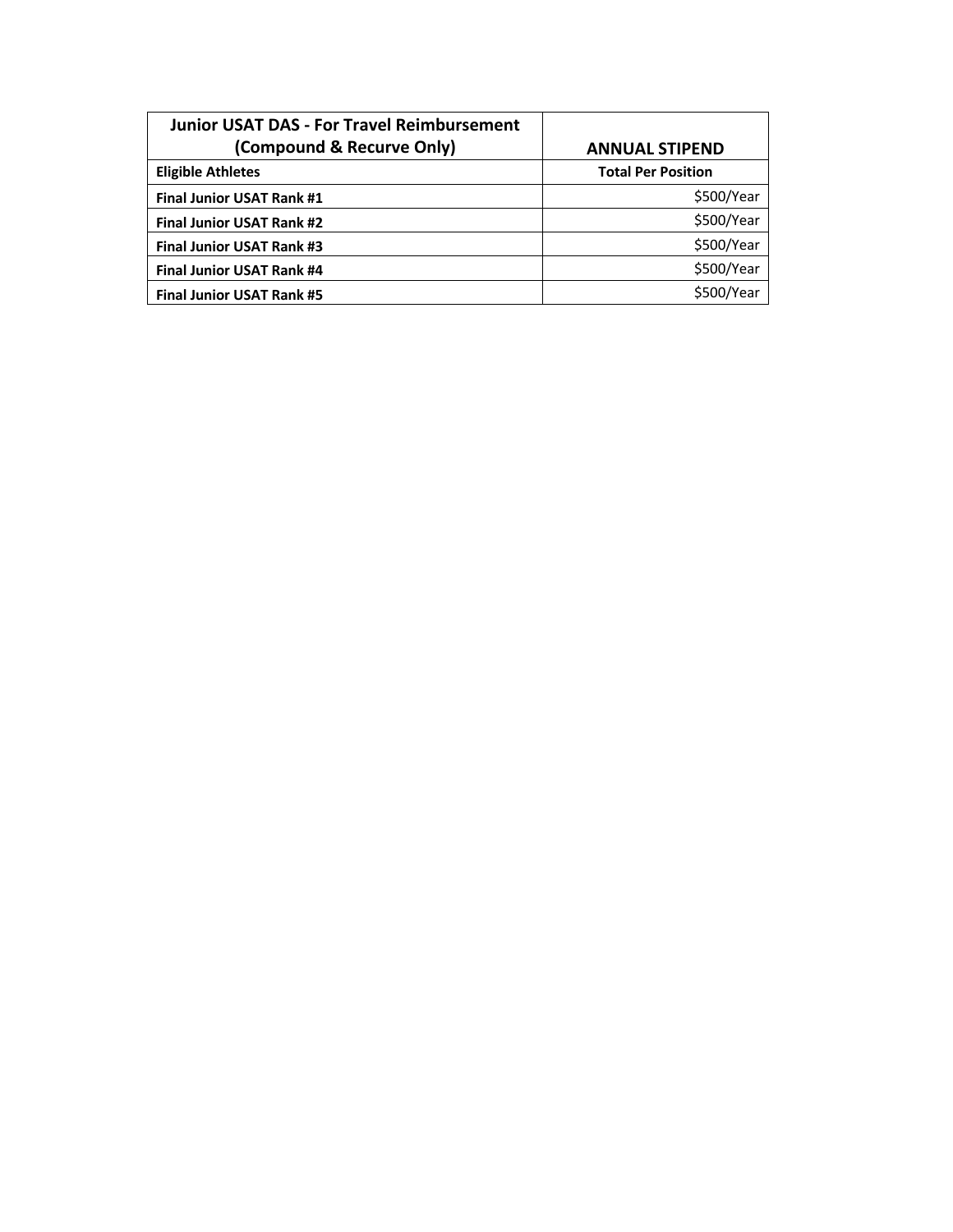# **ADDENDUM A**

# **2019 International Event Funding (Recurve and Compound Athletes)**

USA Archery will provide international event funding for eligible male and female recurve and compound athletes as noted below:

| <b>International Event</b><br><b>Funding</b> | <b>Travel Funding</b><br><b>Provided</b> | <b>Stipend Provided</b><br>(For Mileage, Baggage<br><b>Fees and/or Meals</b><br>while traveling) |
|----------------------------------------------|------------------------------------------|--------------------------------------------------------------------------------------------------|
|                                              |                                          |                                                                                                  |
| World Cup #1                                 | <b>Full Team Funded</b>                  | Yes                                                                                              |
| World Cup #2                                 | <b>Full Team Funded</b>                  | Yes                                                                                              |
| World Cup #3                                 | <b>Full Team Funded</b>                  | Yes                                                                                              |
|                                              | Funding for                              |                                                                                                  |
|                                              | Archers in Top 10                        | Yes (for those archers                                                                           |
|                                              | World Cup                                | in the top 10 World                                                                              |
|                                              | Ranking after                            | Cup Ranking after                                                                                |
|                                              | World Cup $3-$                           | World Cup $3$ ) – others                                                                         |
| World Cup #4                                 | others Self-Funded                       | Self-Funded                                                                                      |
|                                              |                                          |                                                                                                  |
| <b>World Cup Final</b>                       | <b>Full Team Funded</b>                  | No Stipend                                                                                       |
| <b>World Archery 3-D</b>                     |                                          |                                                                                                  |
| <b>Championships</b>                         | Self-Funded                              | No Stipend                                                                                       |
| <b>Youth World</b>                           |                                          |                                                                                                  |
| Championships                                | <b>Full Team Funded</b>                  | Yes                                                                                              |
|                                              |                                          |                                                                                                  |
| <b>Pan American Games</b>                    | <b>Full Team Funded</b>                  | Yes                                                                                              |
| <b>World University</b>                      |                                          |                                                                                                  |
| Games                                        | Full Team Funded                         | Yes                                                                                              |
| World                                        |                                          |                                                                                                  |
| <b>Championships and</b>                     |                                          |                                                                                                  |
| <b>Prep Camp</b>                             | <b>Full Team Funded</b>                  | Yes                                                                                              |
|                                              |                                          |                                                                                                  |
| <b>Tokyo Test Event</b>                      | <b>Full Team Funded</b>                  | Yes                                                                                              |